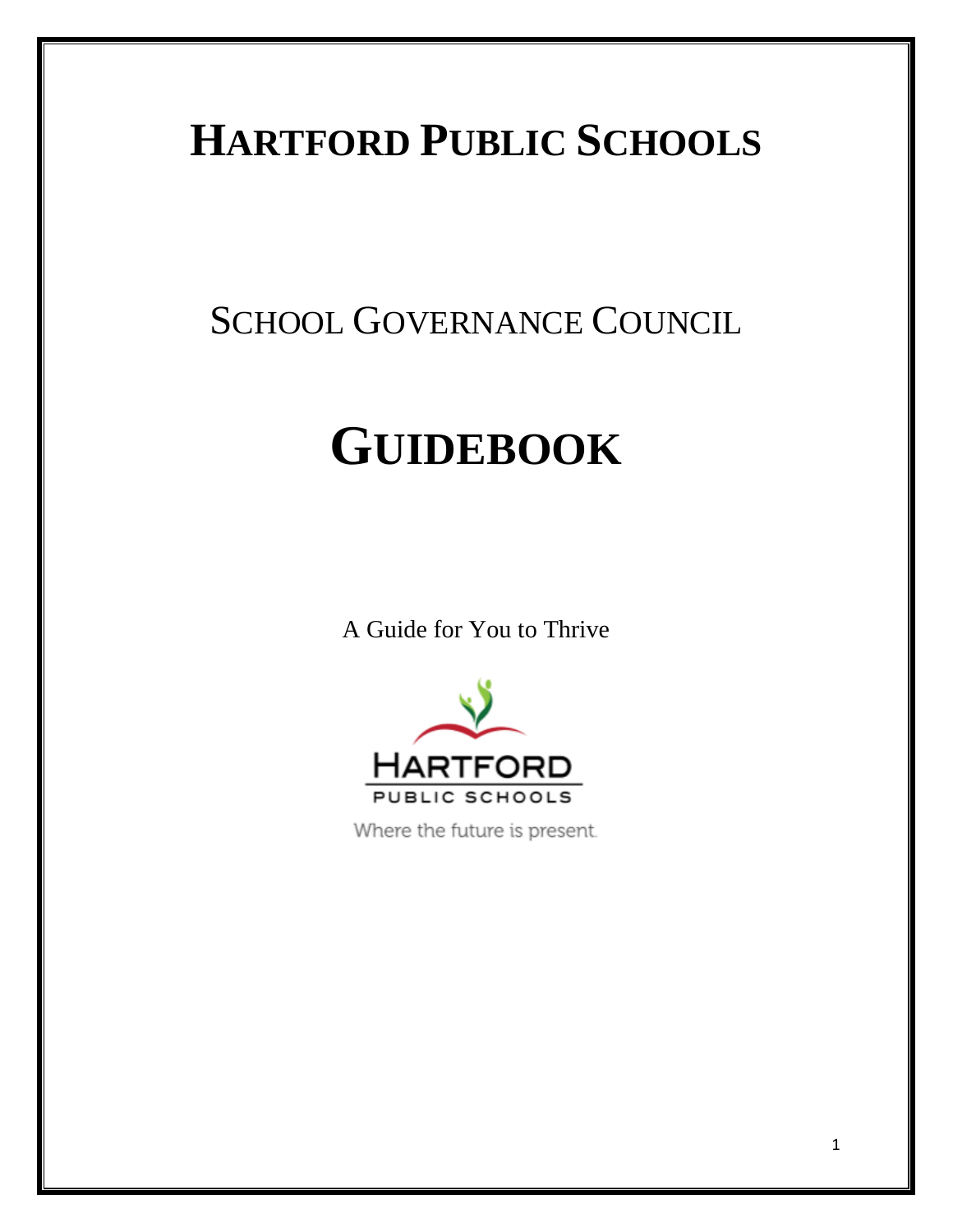# **Table of Contents**

| <b>School Governance Councils</b> |
|-----------------------------------|
|                                   |
|                                   |
|                                   |
|                                   |
|                                   |
|                                   |
|                                   |
|                                   |
|                                   |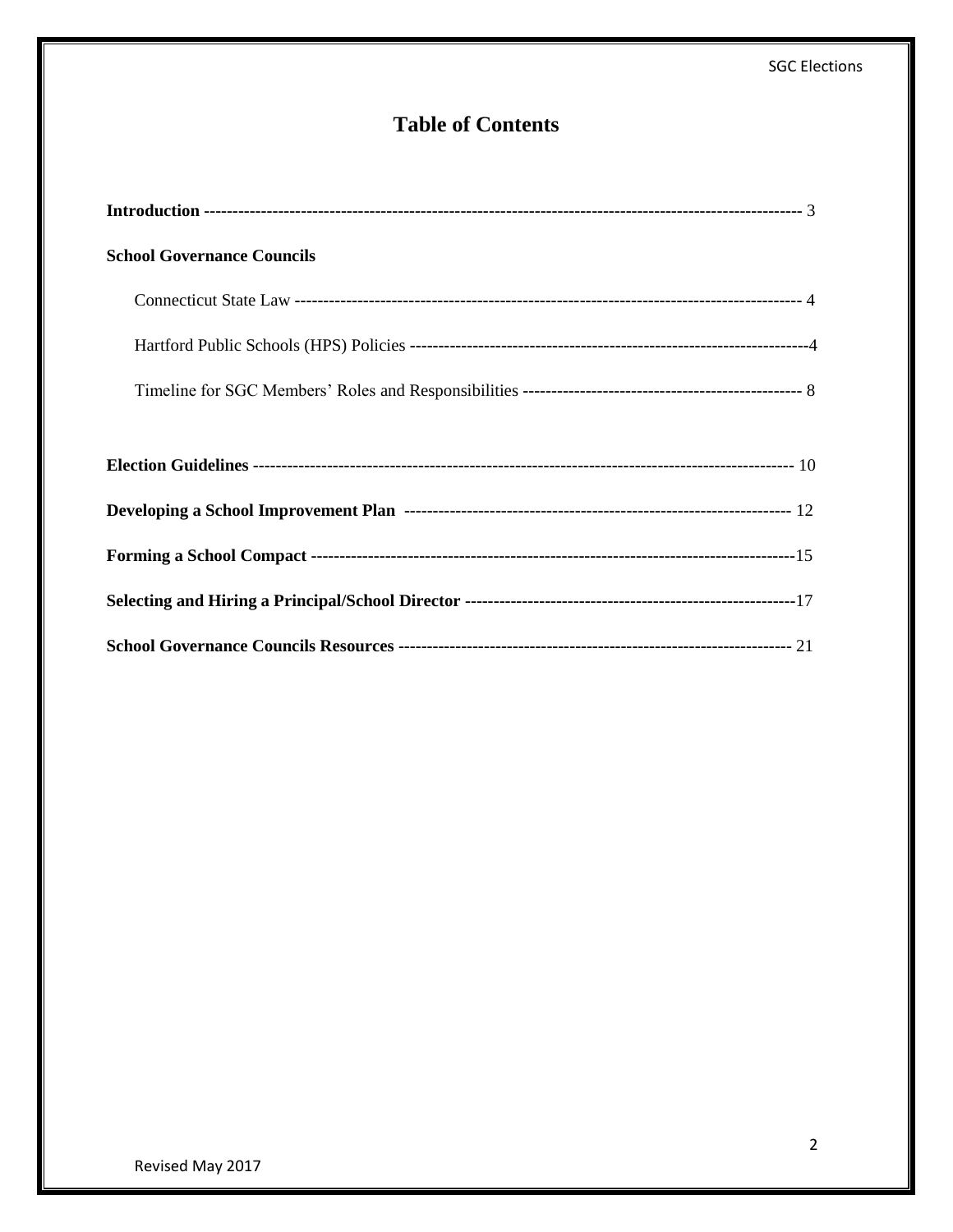#### **Introduction to SGC Guidebook**

According to Connecticut law and Hartford Board of Education policy, every school within the Hartford Public School district must have a fully-functioning School Governance Council (SGC). While compliance with law and policy is essential, the district's goal is to move beyond compliance and invest in SGCs as a collaborative leadership body that can have a strong positive impact on student achievement, family and community engagement and school accountability. By becoming an SGC member – parent, teacher, administrator or community representative – you have the opportunity to play a pivotal role in supporting the mission and vision for all students and all schools within the district.

The purpose of this guidebook is to help you be an effective member of your SGC. The SGC depends on its relationship and communication with the Parent Teacher Organization (PTO)/ Parent Teacher Association (PTA) or Parent Organization (PO) to nominate and elect its members. However, the roles and responsibilities of the SGC are distinct from those of parent organizations. An SGC works to achieve consensus on three main areas of school leadership:

- $\checkmark$  The School Improvement Plan (SIP) and Budget
- $\checkmark$  The School Compact
- $\checkmark$  The Selection of a Principal/School Leader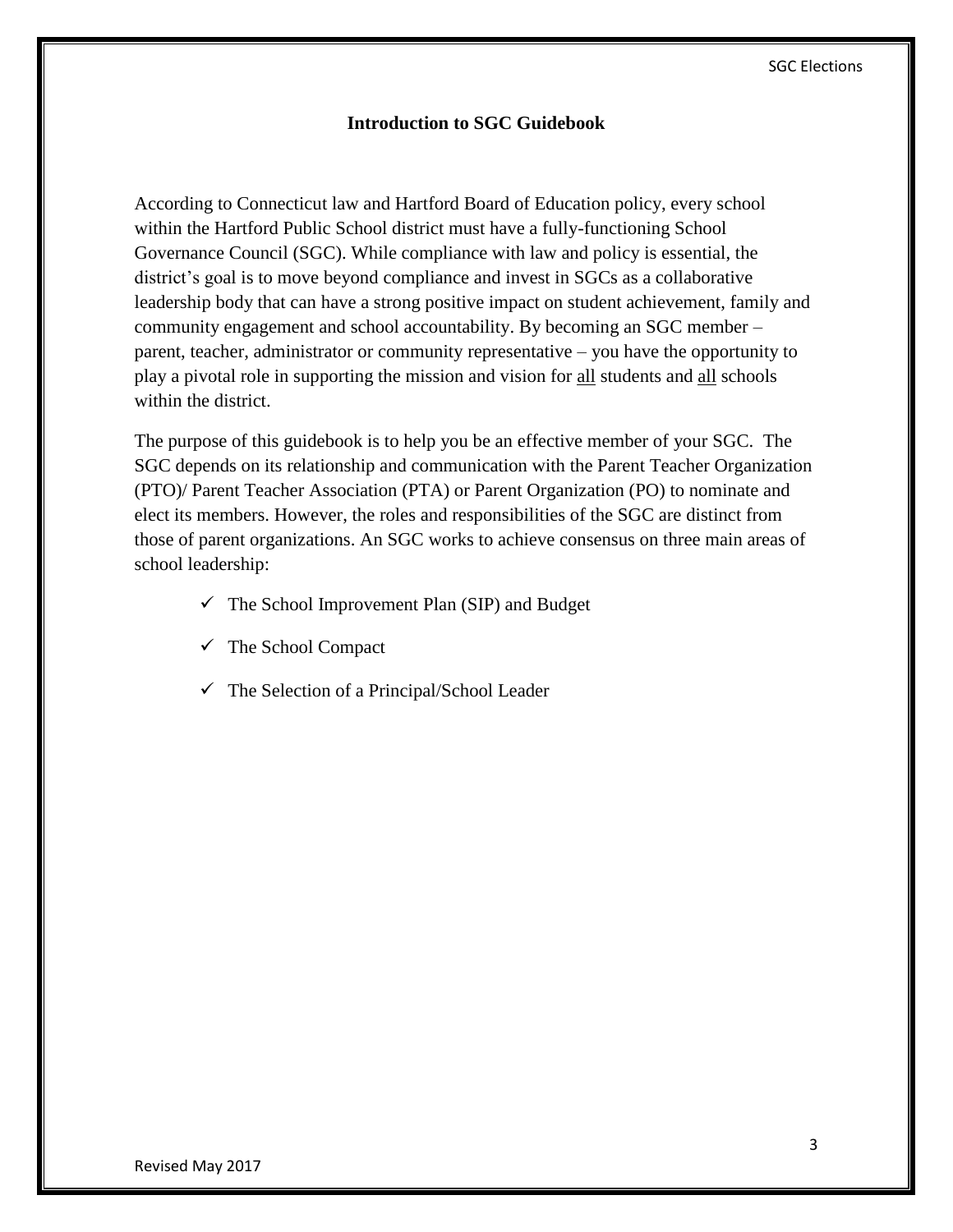# **School Governance Councils are a State Law**

#### **School Governance Council Law passes on May 2010**

School Governance Councils were created by the state's recent education reform law **(Public Act 10-111)** to enable parents, school staff, students (where appropriate) and community leaders to work together to improve student achievement. School Governance Councils serve in an advisory capacity and are charged with assisting the school administration in making programmatic and operational changes to improve the school's achievement.

For more information please visit the State of Connecticut website: <http://www.sde.ct.gov/sde/cwp/view.asp?a=2678&Q=322630>

# **Hartford Public Schools Policy on Purpose**

#### **Scope of Policy: All schools will have a School Governance Council**

The Board believes that the success of the school and the students it serves is the shared responsibility of school staff, parents or legal guardians, and community members. Consistent with its adopted theory of action and commitment to create and maintain a system of high-performing, distinctive schools of choice, the Board of Education will authorize the formation of school-based governance councils to guide the development of its schools.

The School Governance Council (SGC) is the primary, local school decision-making body of a school devoted to achieve its mission and vision. Toward this end, the SGC will focus on the analysis of student achievement, development of improvement plans, allocation of resources, programmatic and operational changes, and after being in place for three years, a council may vote to recommend that a school be reconstituted in order to improve the quality of the school and the achievement of its students.

All members of the council will perform their duties with integrity, discretion and loyalty. The principal is the chief executive officer of the school and accountable for school quality and student achievement. The principal shall be responsible for forming, developing and maintaining an effective and cohesive School Governance Council. The councils are not intended to replace parent organizations.

For more information please visit the Hartford Public Schools website**:** http://www.hartfordschools.org/files/1211 - School Governance Councils 11182014.pdf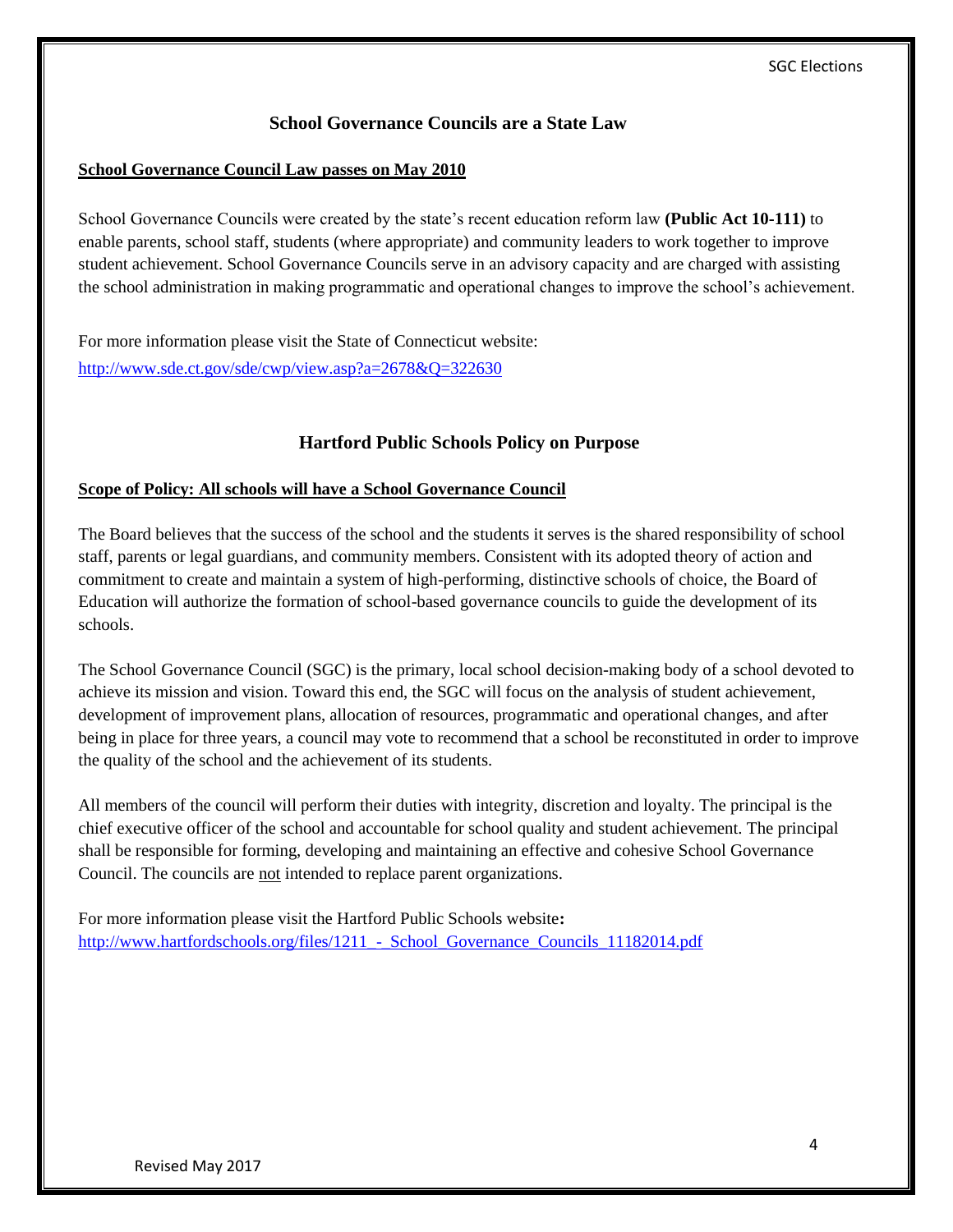# **Hartford Public Schools Policy on: Membership and Election**

School Governance Councils shall be comprised of 14 voting duly elected members, plus up to three nonvoting members depending on the type of school involved. Regulations of Connecticut State Agencies Section-10-145d-400a Teacher representatives must be teachers in active service at the school and parent representatives must be parents of children currently attending the school. Thus, any staff member employed within the school who has children attending the school where they are employed cannot serve as a parent member on the council; any staff member who is employed by the school or has any other affiliation with the school cannot serve as the community representative on the council Members of the Council will be elected through a fair, open, widely publicized, recorded, and timely election process. The process for parent election shall be developed by the Principal in collaboration with the school's Parent-Teacher organization or a comparable parent organization.

If individual parents give permission, the names and contact information (email and/or telephone number) for the SGC members will be made available to the school community via approved SGC meeting minute's attendance, and the school and district websites. The Parent Chair of each School Governance Council shall be elected every two years by the 14 members of the council. A Parent Chair may not serve two consecutive terms as SGC chair.

All members are equal partners in decision-making, and all decisions are made by consensus. If consensus cannot be achieved, decisions are made by a two-thirds majority vote. When a vote is taken, it must be open and recorded; secret ballots are not permitted. Consensus is defined as all members being in agreement or members being able to support the general agreement.

| <b>Member</b>                                                       | <b>Number</b> | <b>Election Process</b>                                                                                                                                                                   |
|---------------------------------------------------------------------|---------------|-------------------------------------------------------------------------------------------------------------------------------------------------------------------------------------------|
| Parents or guardians of students currently<br>attending the school. | 7             | Elected by the parents/legal guardians of<br>students attending the school, each household<br>with students attending the school will have one<br>vote in the SGC parent election process |
| Teachers (as per state definition*) at the<br>school.               | 5             | Elected by the teachers of the school                                                                                                                                                     |
| Community leaders within the school<br>district.                    | $\mathbf{2}$  | Elected by the parent/legal guardian and teacher<br>members of the council                                                                                                                |
| School principal or designee (nonvoting)                            | $\mathbf{1}$  | Principal may participate directly or name a<br>designee                                                                                                                                  |

#### **SGC at the elementary schools:**

**Additional members and election process in high schools:**

| <b>Member</b> | Number. | <b>Election process</b> |
|---------------|---------|-------------------------|
|               |         |                         |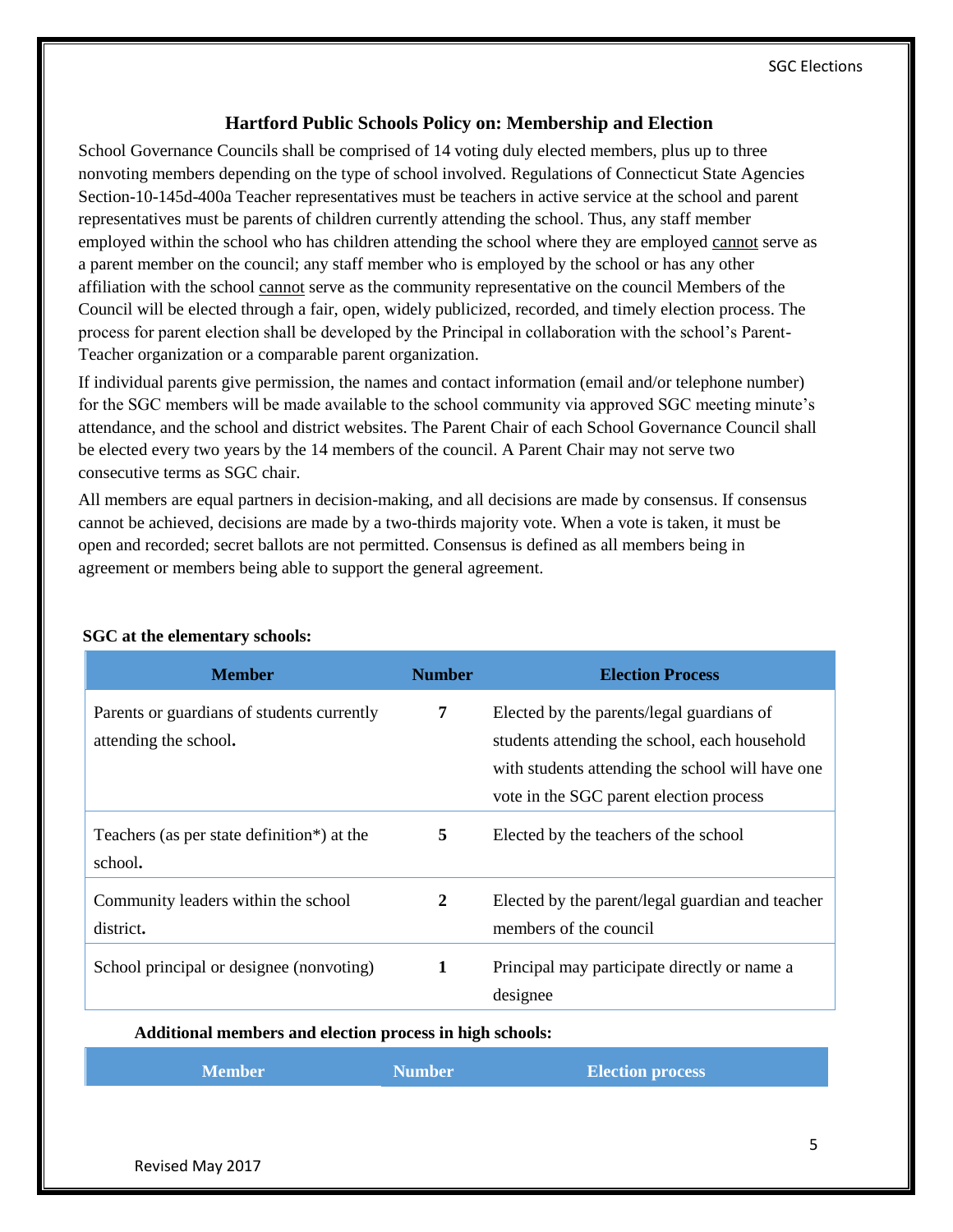Student members, high school councils only (nonvoting)

**2** Elected by the school's student body

# **Requirements and Terms of Voting**

In order to continue to have a strong and effective council, any members that join the council must attend all required trainings provided by the District. Failure to meet training requirements will result in removal from the council. The trainings will provide SGC members with the necessary skills and tools to be active participants in the decision-making process. \*

School Governance Councils shall meet at least six times per year. The principal of the school shall make the SGC meeting schedule for the academic year available to the school community, by the end of October of each year, via the school and district websites, emailing it to staff and parents, and displaying it in key areas of the school. Absence from two consecutive meetings or half of the meetings will result in removal from the council.

Voting members shall have a two-year term and no one member can serve more than two terms on a council, if re-elected for a second term. The nonvoting student members shall serve a one year term, and no student member can serve more than two terms, if re-elected for a second term. After the two terms are completed, the council will have elections in the month of May following the requirements stated in the election process within this policy. This process also includes any vacancies throughout the year.) The year of each term shall be from July 1 through June 30.

In the exceptional case where the principal is in disagreement with the consensus or two-thirds vote of the SGC, the Superintendent or his or her

designee shall review both recommendations and make a final determination.

#### **Parent-Chairperson**

The Parent Chair shall:

- 1. Work with the Principal to prepare the agenda and ground rules for SGC meetings.
- 2. Conduct the SGC meetings.
- 3. Select a member to take attendance and minutes of all SGC meetings.
- 4. Attend semi-annual district-wide meetings of SGC Chairs /Co-Chairs with the Superintendent.
- 5. Attend annual meeting of SGC Chairs/Co-Chairs with the Board of Education
- 6. Maintain regular communication with Principal, and SGC Coordinator, and the Parent Organization President.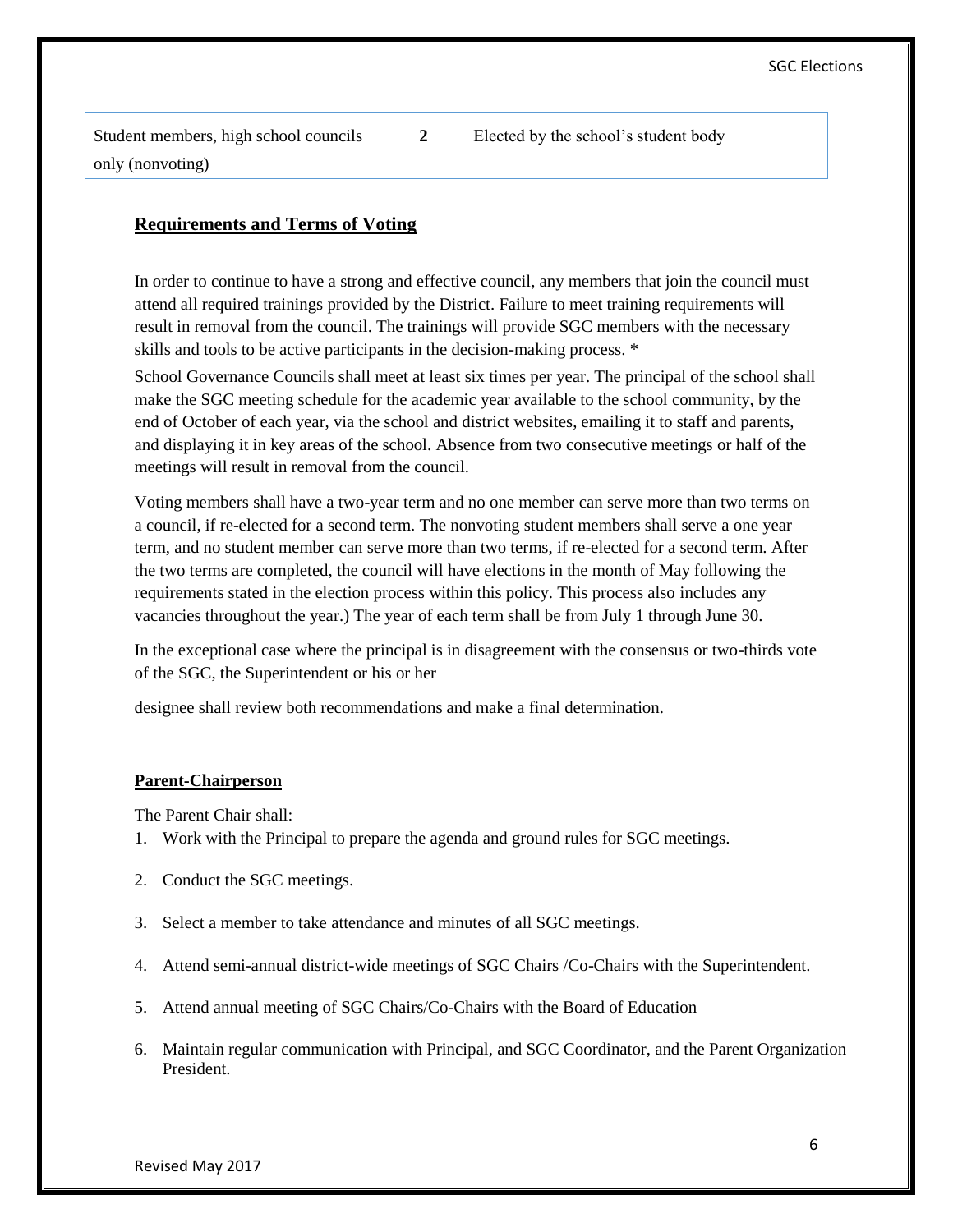#### **Principal or School Director**

The Principal shall:

- 1. Serve as the SGC Co-Chair
- 2. Work collaboratively with the Parent Chair to prepare the agenda and ground rules for the SGC meetings.
- 3. Inform and provide school related information to the council in a timely fashion, make recommendations, and implement agreed-upon SGC decisions
- 4. Maintain on file, for at least four years, all documentation related to SGC elections (parents, teachers, community members, students), meeting agenda, minutes, and attendance. Provide any of these documents to the Superintendent or his/her designee upon request.
- 5. Distribute approved SGC minutes to SGC members and school community via email, and by posting them on the school and district websites, by displaying them in an appropriate and visible space in the school building, and by including them in staff and parent newsletters
- 6. Submit a complete list of the elected SGC members to the Superintendent or designees no later than June  $1<sup>st</sup>$  of each year.

In the exceptional case where the principal is in disagreement with the consensus or two-thirds vote of the SGC, the Superintendent or designee shall review both recommendations and make a final determination.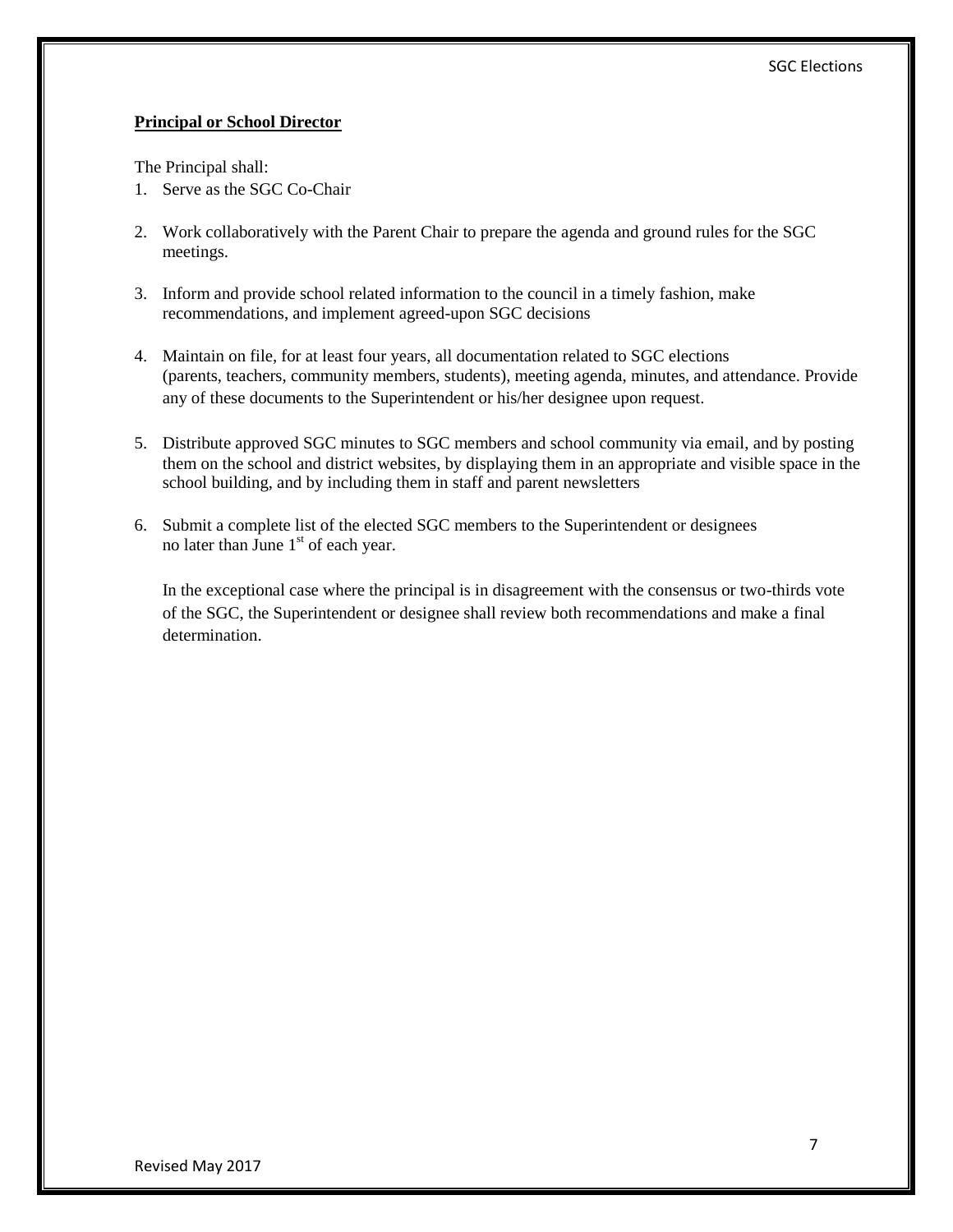## **Timeline for SGC Members' Roles and Responsibilities**

The council collectively, shall establish an effective timeline for the following functions:

- 1. Analyze school achievement data and school needs as they relate to the school's improvement plan.
- 2. Assist in developing and reviewing the School Improvement Plan (SIP) and advise the Principal before the report is submitted to the Superintendent of Schools. The council as a whole must approve SIP before the Parent Chair and Principal sign the consent form and submit it to the School Governance Council Coordinator by the end of October.
- 3. Review fiscal objectives of the school's draft budget and advise the Principal before the budget is submitted to the superintendent. The council as a whole must approve the school budget before the Parent Chair and Principal sign the consent form and submit it to the School Governance Council Coordinator by the end of February.
- 4. Participate in the Executive Search Committee for the hiring of the school principal or other administrators of the school by conducting interviews of candidates and reporting on such interviews to the superintendent of schools for the district and the local and regional board of education. The SGC will complete the Office of Talent Management form stating recommendations and comments of at least two candidates for the superintendent's consideration.
- 5. Assist the Principal in making programmatic and operational changes to improve the school's achievement.
- 6. Develop and approve a written school parent involvement policy that outlines the role of parents and guardians. Schools that receive federal Title 1 funds are required to have a parent involvement policy developed jointly with, approved by, and distributed to parents. Note: A district Title 1 policy can serve this purpose.
- 7. Work with the Principal in the promotion of the school as a parental choice relative to its enrollment goals.
- 8. Work with school administrators in developing and approving a school compact for parents, legal guardians, and students that outlines the school's goals and academic focus identifying ways that parents and school personnel can build a partnership to improve student learning. The council as a whole must approve the school compact before the Parent Chair and Principal sign the consent form and submit it to the Chief School Improvement Officer. Schools that receive federal Title I funds are required to have a school-parent compact, developed with parents.
- 9. Work with the Principal in reviewing data around partnership impact and viability of new school partnerships. Review and approve an after-school program.
- 10. Advise and assist the Principal in the analysis of the school survey data and creation of programs to improve school climate.
- 11. For those schools mandated by state law for reconstitution, after being in place for three years, a council may vote to recommend that a school be reconstituted using one of the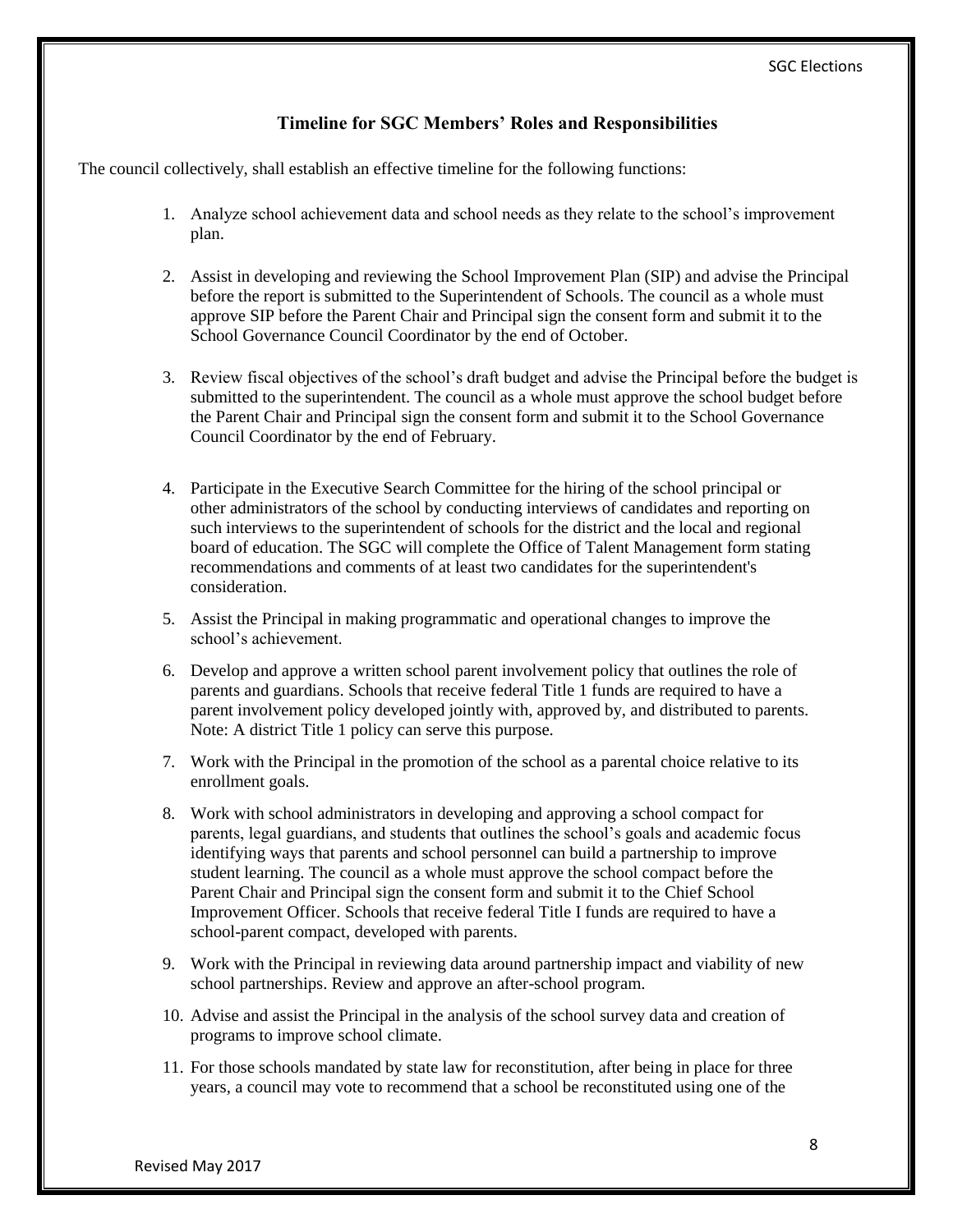following models: (1) turnaround; (2) restart; (3) transformation; (4) Compact school; (5) innovation school; and (6) any other model developed under federal law.

However, a council cannot vote to reconstitute a school if it was already reconstituted for another purpose. The statute provides a process whereby the council's recommendation for reconstitution must be heard by the local board of education which must accept, modify or reject the proposal. In a case where the council and the local board of education cannot agree on reconstitution, the Commissioner of Education must decide. The State Board of Education cannot allow more than 25 schools per year to be reconstituted under state law (Public Act 10-111).

#### **Reporting and Oversight**

All schools are expected to adhere to all provisions of this policy regarding school governance councils with regard to the manner of representation and conduct of elections. School Governance Council meetings are open to the public, but are not meetings with the public.

Each School Governance Council shall report annually to the school's stakeholders on their progress in meeting the goals of the School Improvement Plan (SIP). The Board of Education shall conduct an annual forum with School Governance Council Chairs and Co-Chairs to assess the implementation of this policy. Within available resources, the Superintendent shall maintain one website with information about all School Governance Councils that includes an updated schedule of meetings, a link to the minutes of each past meeting, and resources for parents, including, but not limited to, staff contact information and informational materials. The Superintendent will report annually to the Board on the effectiveness of School Governance Councils as an element of the Board's strategy to close the achievement gap for Hartford students and recommend revision of the policy as warranted. This policy will be reviewed by the Board of Education annually to make any changes deemed necessary and make sure the requirements of the policy are met.

Legal Reference: Substitute Senate Bill No. 438 Public Act No. 10-111 an Act Concerning Education Reform in Connecticut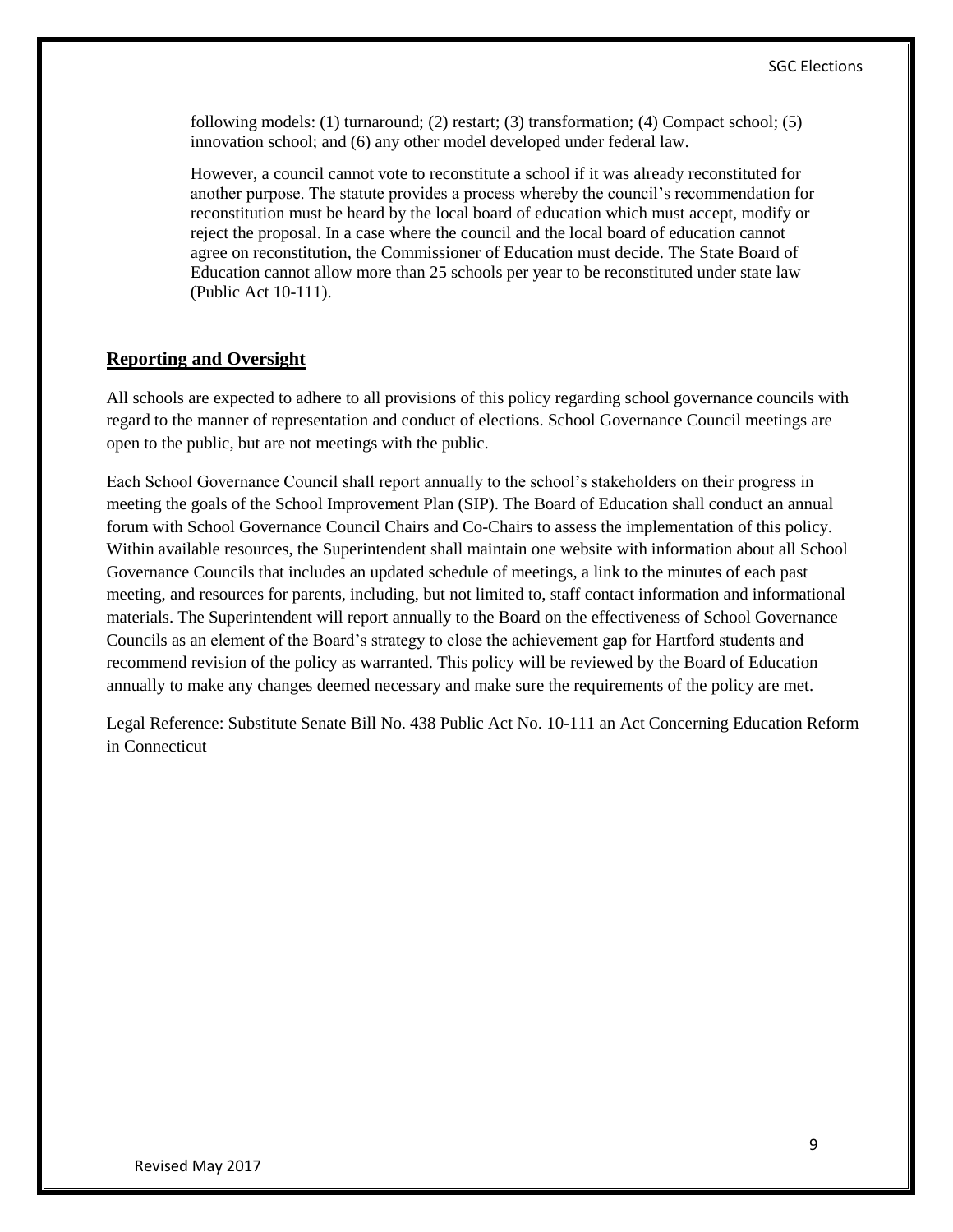# **Election Guidelines**

- 1. Create an election committee to plan the election process and gather the nominations. (Committee members and their immediate family should be prohibited from running for school council to avoid a conflict of interest.)
- 2. The election committee will:
	- a. Be led by a parent not a district or school employee
	- b. Provide nomination forms
	- c. Ensure sure all candidates accept their nominations
	- d. Work with principal to provide public notice of teacher and parent elections. Type of notices can be determined at school level. (Examples, US. Mail, school messenger, email, letter via child's backpack etc.) Date, location, and time must be made public at least two weeks before the elections.
	- e. Assist in conduction the election.
- 3. Candidates can be given an opportunity to summarize why they want to be on the school council.
- 4. The number of candidates must be more than or equal to the number of positions on the Council. If not, election should be postponed and another announcement should be sent to families.
- 5. Two parents and one school administrator must be selected to count ballots. (Parents that are selected cannot be either candidates or part of the election committee.) School Administrator and District staff will determine a process to follow if the results are challenged.

| <b>Parent Process</b>                                                   |      | <b>Check</b> |
|-------------------------------------------------------------------------|------|--------------|
|                                                                         | Date | <b>Box</b>   |
| Notice of election and call for nominations distributed to all parents  |      |              |
| Closing date for nominations.                                           |      |              |
| • Once the nomination forms come back, notify the persons(s) and        |      |              |
| determine if they are eligible and if they accept or decline.           |      |              |
| Date by which the list of candidates will be displayed.                 |      |              |
| • Prepare your ballot with all names of nominees.                       |      |              |
| Provide an opportunity for parents to meet the candidates.              |      | ✓            |
| • Candidates must be present to accept nomination.                      |      |              |
| Date by which voting ballots will be prepared and distributed.          |      | ✓            |
| • Send out ballots to every household with deadline for return          |      |              |
| Close of ballot.                                                        |      | ✓            |
| • Provide various times and methods for parents to cast their ballots.  |      |              |
| Vote count.                                                             |      | ✓            |
| • Once ballots are returned, determine election results.                |      |              |
| Announcement of new council members.                                    |      |              |
| • Send election results out to school community and to SGC Facilitator. |      |              |
| Schedule first council meeting to elect community members and parent    |      |              |
| Co-chair (principal will preside as a non-voting member). Introduce     |      |              |
| new members at the council meeting and document in minutes              |      |              |
| <b>Teacher Process</b>                                                  |      |              |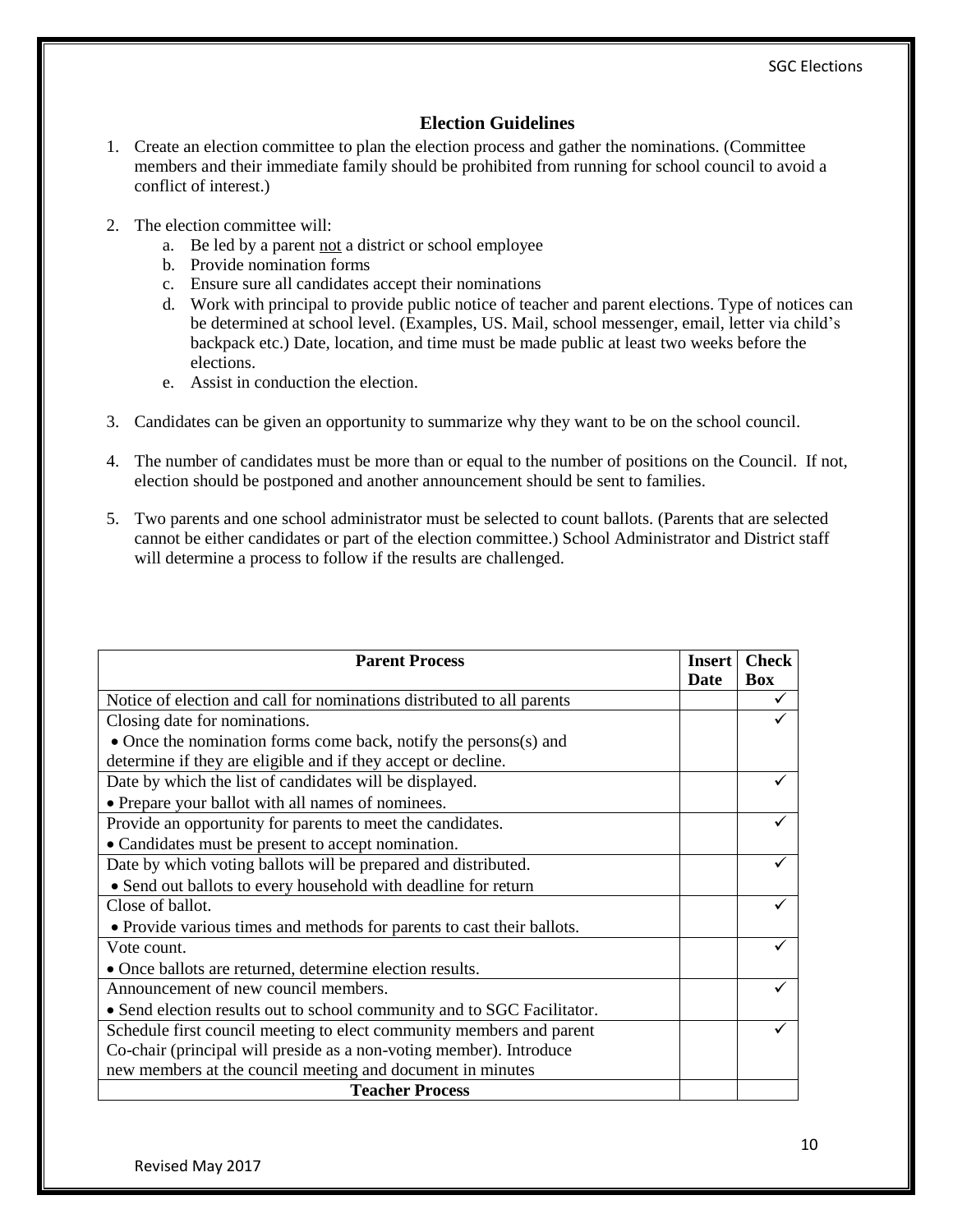| Teachers are in charge of their own election process. Process must be documented. |  |  |
|-----------------------------------------------------------------------------------|--|--|
| <b>Community Process</b>                                                          |  |  |
| Parents and teachers elect community members.                                     |  |  |

#### **Process and Checklist for School Governance Council Elections**

School Governance Council elections must be conducted in collaboration with the PTO/PTA/PO.

#### **Characteristics of an Effective School Governance Council**

- $\triangleright$  Student learning is key, and the focus should be for all students' education.
- $\triangleright$  Be committed to reassure that one of the schools priorities is improving student achievement.
- $\triangleright$  Work closely with school administrator and staff to promote an effective family and community engagement culture.
- $\triangleright$  Ensure that Council members have a clear understanding of their roles and responsibilities.
- $\triangleright$  Work together to communicate effectively with all families in the school.
- $\triangleright$  Be well informed of all Hartford Public Schools board policies and school procedures.
- $\triangleright$  Maintain a clear and consistent process about reaching consensus, making decisions and communicating in a timely manner.
- Develop mutual trust and respect by being transparent in all your communications.
- > Attend all district School Governance Council Trainings.
- $\triangleright$  Communicate all decisions to the entire school population, via minutes and as an item on agenda.
- $\triangleright$  Collaborate with the school's PTO. For example, have a PTO update as a standing agenda item at the SGC meeting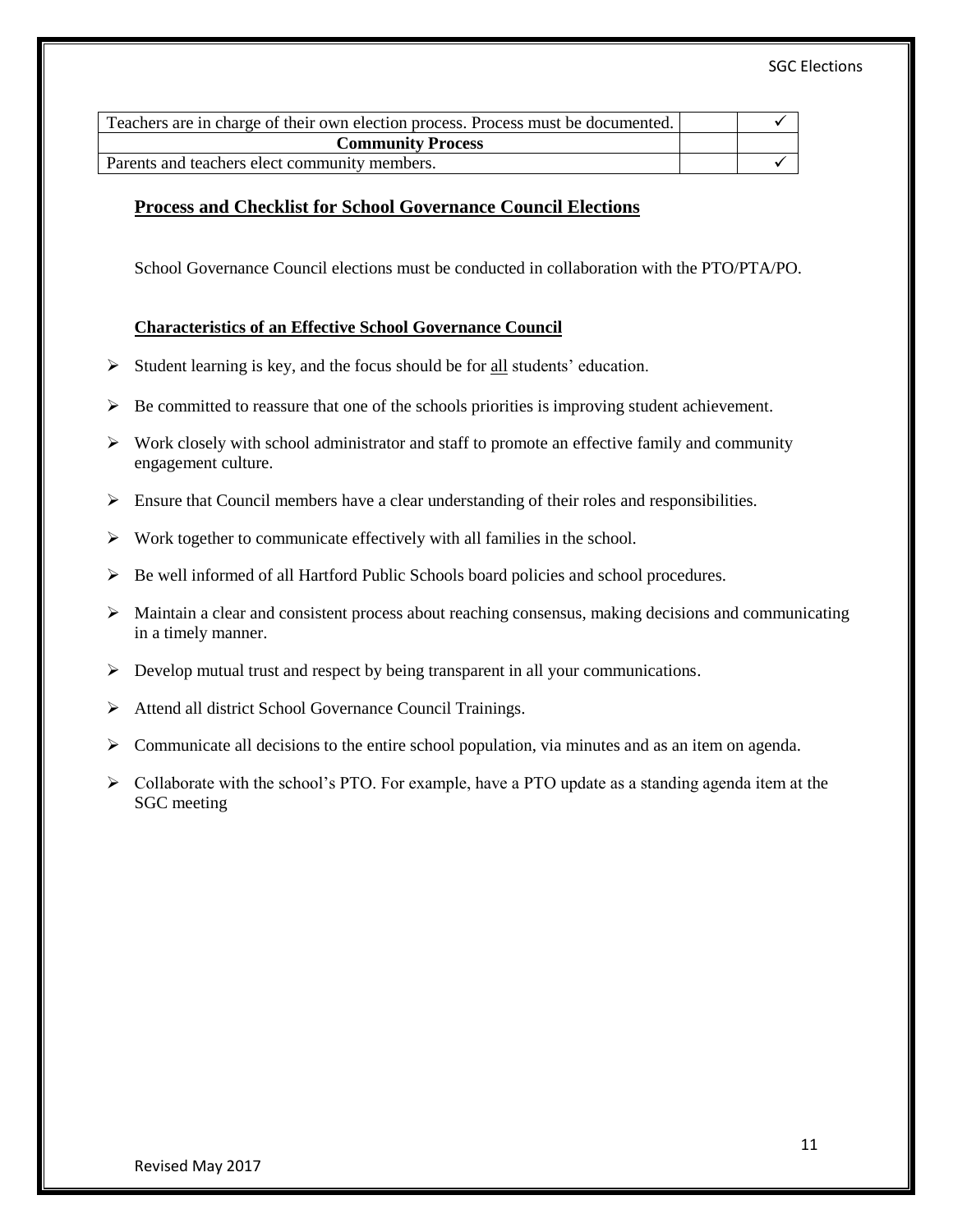# **Developing a School Improvement Plan**

The School Improvement Plan is a road map that sets out the changes a school needs to make to improve the level of student achievement, and shows how and when these changes will be made. School Improvement Plans are selective: they help principals, teachers, and school councils answer the questions "What will we focus on now?"

- $\checkmark$  They encourage staff and parents to monitor student achievement levels and other factors, such as the school environment, that are known to influence student success. With up-to-date and reliable information about how well students are performing, schools are better able to respond to the needs of students, teachers, and parents.
- $\checkmark$  A school improvement plan is also a mechanism through which the public can hold schools accountable for student success and through which it can measure improvement.

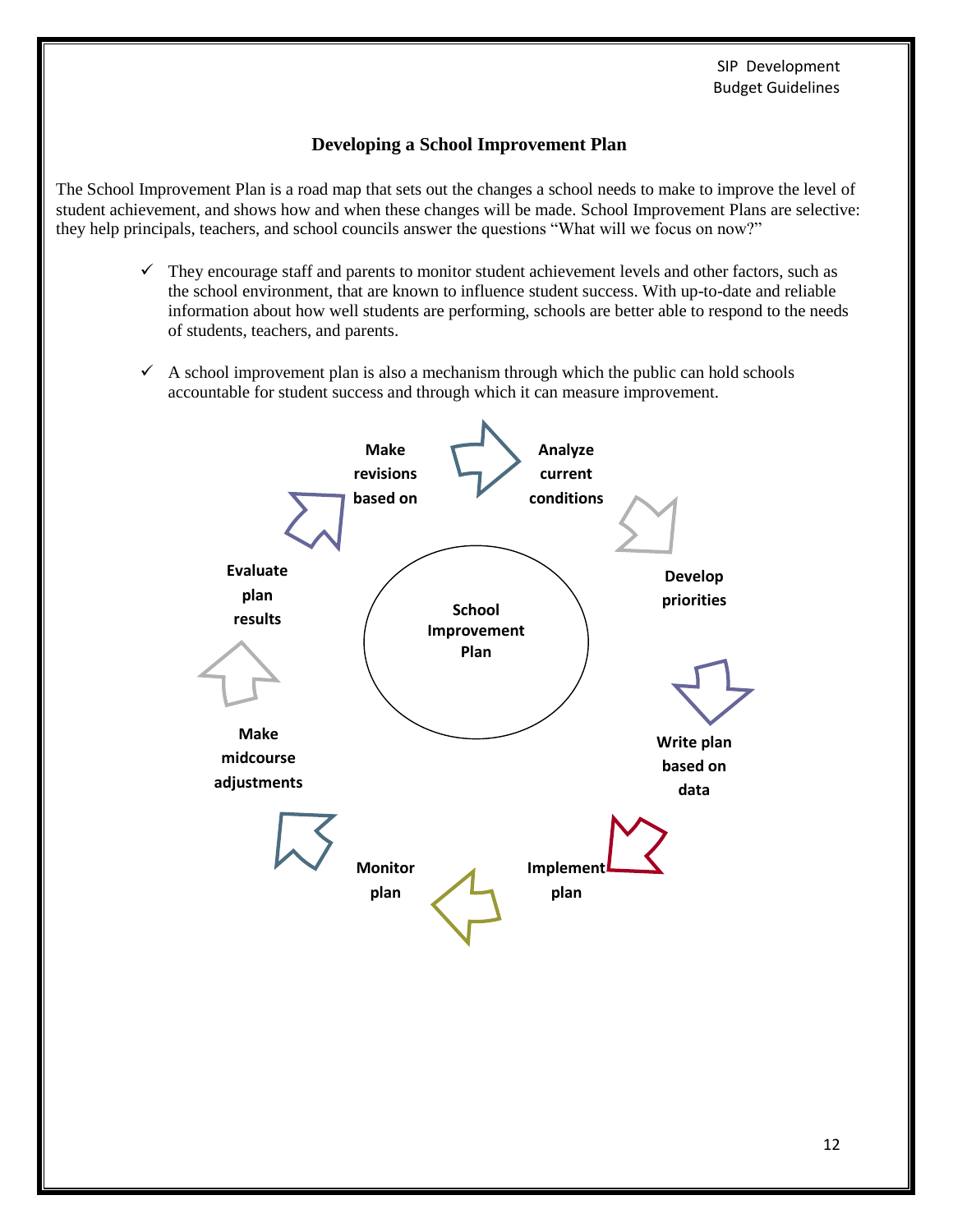#### **Components of a School Improvement Plan**

#### **School Profile:**

The School Profile is a brief, concise collection of information about the school's student population, history, community demographics, and school programs. Each profile may contain the following information about the school such as: Success, Extra-curricular activities and demographics.

#### **School Vision and Mission**:

The School Vision statement serves as a guideline for future strategic decisions. It simply answers the question, "where do we want to go?' A School Mission statement outlines what the school is now and answers the question, "Why do we exist?"

#### **School Goals and Objectives**:

Every school will have a population of students that is perfectly unique to them. As such, the Improvement Plan begins with a deep understanding of the student body and a clear vision of how to address those needs. Of course, all of our schools exist within the context of our district and any plans to improve student achievement should be consistent with the district's Theory of Action and Vision. Objectives set guidelines for what needs to be evaluated and to what standards the program will be held. These objectives should be narrow statements that support the school's priority areas, are based on analysis of data and current conditions and are measurable, such as a target score or percentage change.

#### **Objectives and Strategies:**

Each school identifies specific objectives aligned to the needs of the school and outlines strategies that will be implemented to achieve the objectives. Strategies are developed by: Determining the school's need for each goal. Highlighting strategies that will target the identified need. Arranging professional development for staff that will strengthen staff knowledge in relation to the identified need. Identifying who is accountable for ensuring the strategies are implemented. Specifying the assessments that will monitor the outcome of the strategies.

#### **Using Data and Research to Develop the School Improvement Plan**

Although there are basic processes all teams need to follow to be successful, School Governance Councils in particular need to develop specific content knowledge about how to make sound educational decisions for all the students in a school.

The primary objective of the School Improvement Plan Process is to support data-driven decision-making to improve teaching and learning. Underlying this objective is a belief that schools cannot rely on hunches or personal preferences as a basis for developing effective programs. Data and research should be used to help School Governance Councils: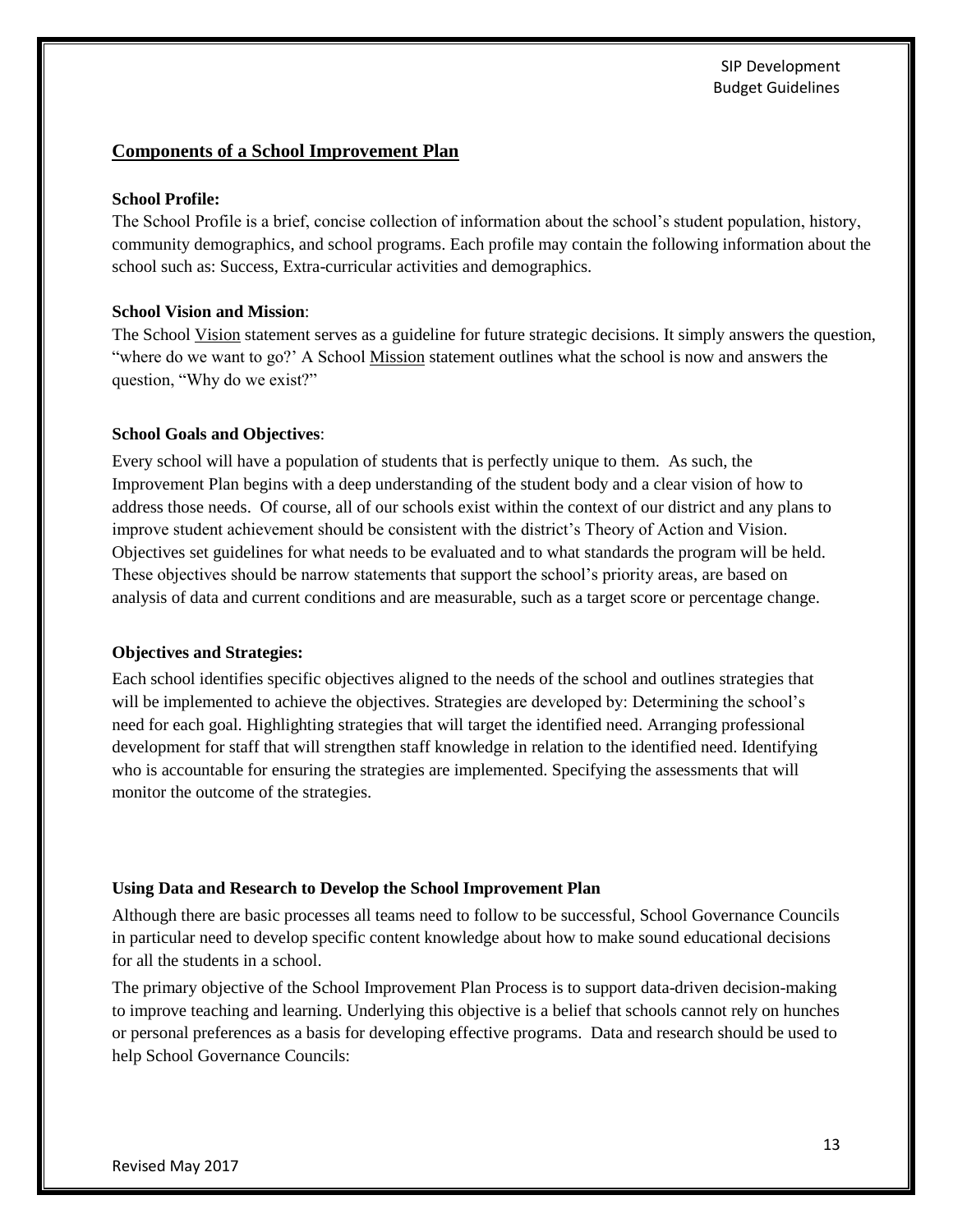- Assess current performance and conditions: The district and the state provide data about the achievement levels of students, groups, and schools (e.g., CMT, CAPT, DRA, standards-based assessments).
- Select strategies and programs to meet student needs: The district provides guidance on researchbased strategies and approaches for improving student achievement
- Monitor the effectiveness of implemented programs: In addition to annual district and state assessments, schools can develop their own tools for tracking progress in the classroom.

#### **Guidelines for Developing the Budget**

Then, after closely looking at data and determining strategies, budget decisions are the next set of important decisions that School Governance Councils make. It is crucial to keep in mind a strong and clear link between the budget and the academic goals and objectives in the School Improvement Plan. These decisions can be difficult, because funding is almost always constrained and, of course, some strategies cost more than others. One major challenge SGCs face in building budgets is determining how to distribute limited funds, most of which come with spending restrictions, in ways that effectively support all elements of the School Improvement Plan that require financial resources.

Steps in budgeting that many SGCs find useful are:

- Identify and prioritize strategies;
- Determine how much each strategy costs;
- Decide which funding source should support each strategy (try starting with the most restrictive funds first);
- Check whether the resulting budget supports a strong School Improvement Plan; and if not;
- Revise the budget and/or School Improvement Plan until both are sound and aligned.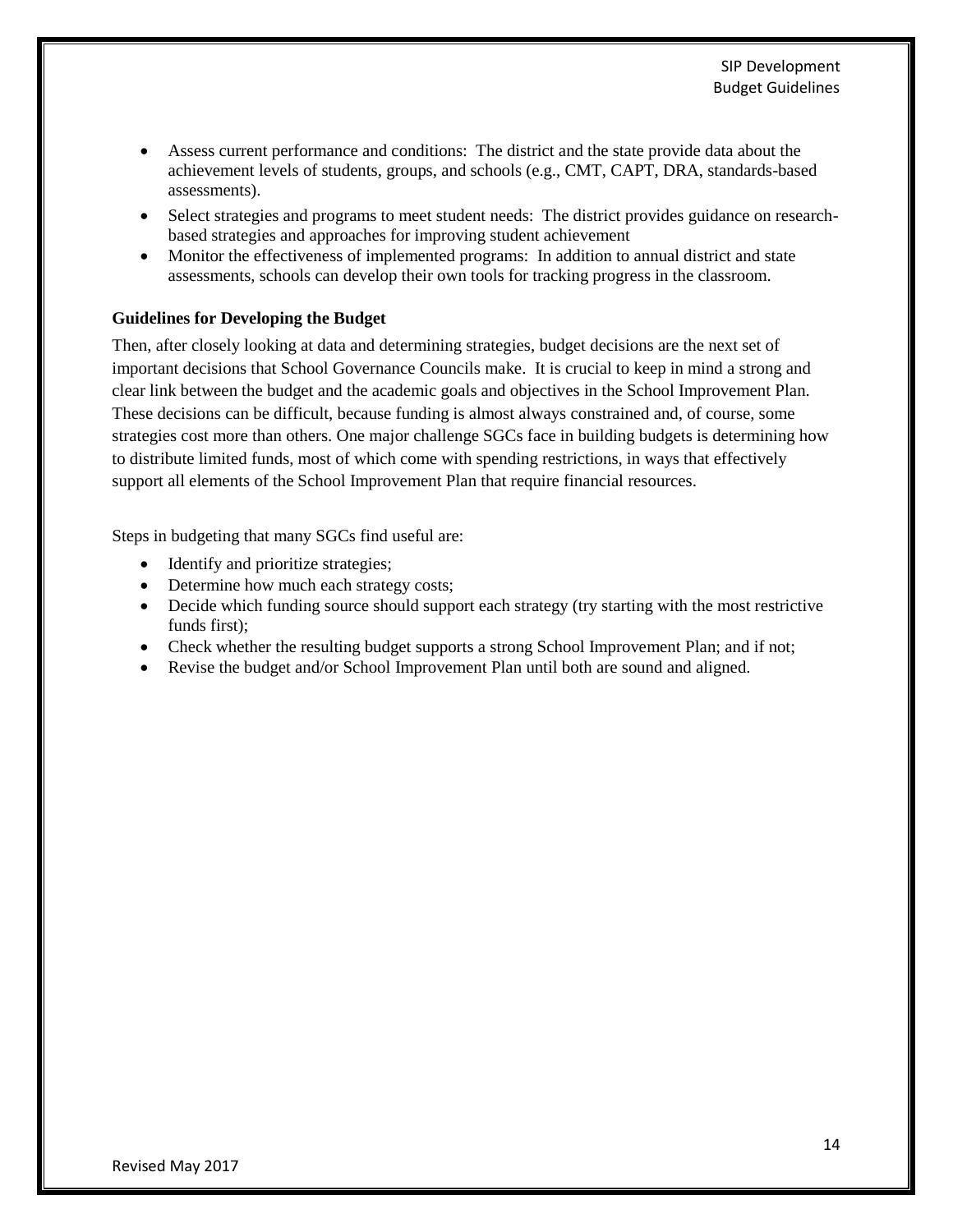## **Forming a School Compact**

A School Compact is a documented agreement that outlines how parents, the entire school staff, and students will share the responsibility for improved student academic achievement. This agreement should define goals, expectations and shared responsibilities of schools and parents as equal partners for student learning.

Parents would commit, for example, to setting aside a study time, seeing that homework is completed, monitoring television viewing, and making sure that children get to bed and to school on time. Schools would agree to provide children every opportunity to learn in a supportive, safe environment. School Compacts are one program feature in the Elementary and Secondary Education Act (ESEA), which is the act which determines Title I fund eligibility.

In order to form a compact, an SGC may simply ask of students, teachers, and parents — "What are the expectations?" These suggestions may be listed as in one of the samples — for all to see. A dialogue may occur. A compact of mutual understandings or expectations may be formed before a "paper" compact is ever written. Sharing of expectations is important. It allows participants in the schooling process to share their visions about what school should be about. It can be the start of a continuing dialogue between families and school professionals about what works best for student learning.

To give schools a starting point and help them sustain the momentum developed during the process of crafting the document, the Education Department — through the Partnership for Family Involvement in Education — published a handbook, "*A Compact for Learning*"

According to the handbook, there are five key steps in compact development:

**1. Come Together as a Team**: Give teachers and parents the common language needed to be an effective team. This includes making sure everyone knows what children are expected to learn and helping the team of teachers, students and families work together toward the same goals.

**2. Write the Compact**: Establish shared responsibility for (1) student learning and high achievement; (2) effective, frequent communication between school and home; and (3) building a family-schoolcommunity partnership through volunteering and training.

**3. Use the Compact**: This three-step process addresses the all-important movement from plan to action:

- a. Publicize the compact so that people know what it is and how to get involved.
- b. Decide how to support the compact financially; attempt to make it part of the school's annual budget. Funding, training for teachers and staff, resources for parents and a communication system are four categories of needs that must be met in order to keep the compact alive. Possible sources of supplemental funding are parent organizations, districts, grants and financial support through community and business partnerships. Lines of communication, including a homework help line, can be managed by an interactive voice mail system, an information phone tree or a Web site.
- c. Finally, put the compact to work by making it the reference point for all school activities; i.e., using it to discuss student progress during parent-teacher conferences, to explain the school's high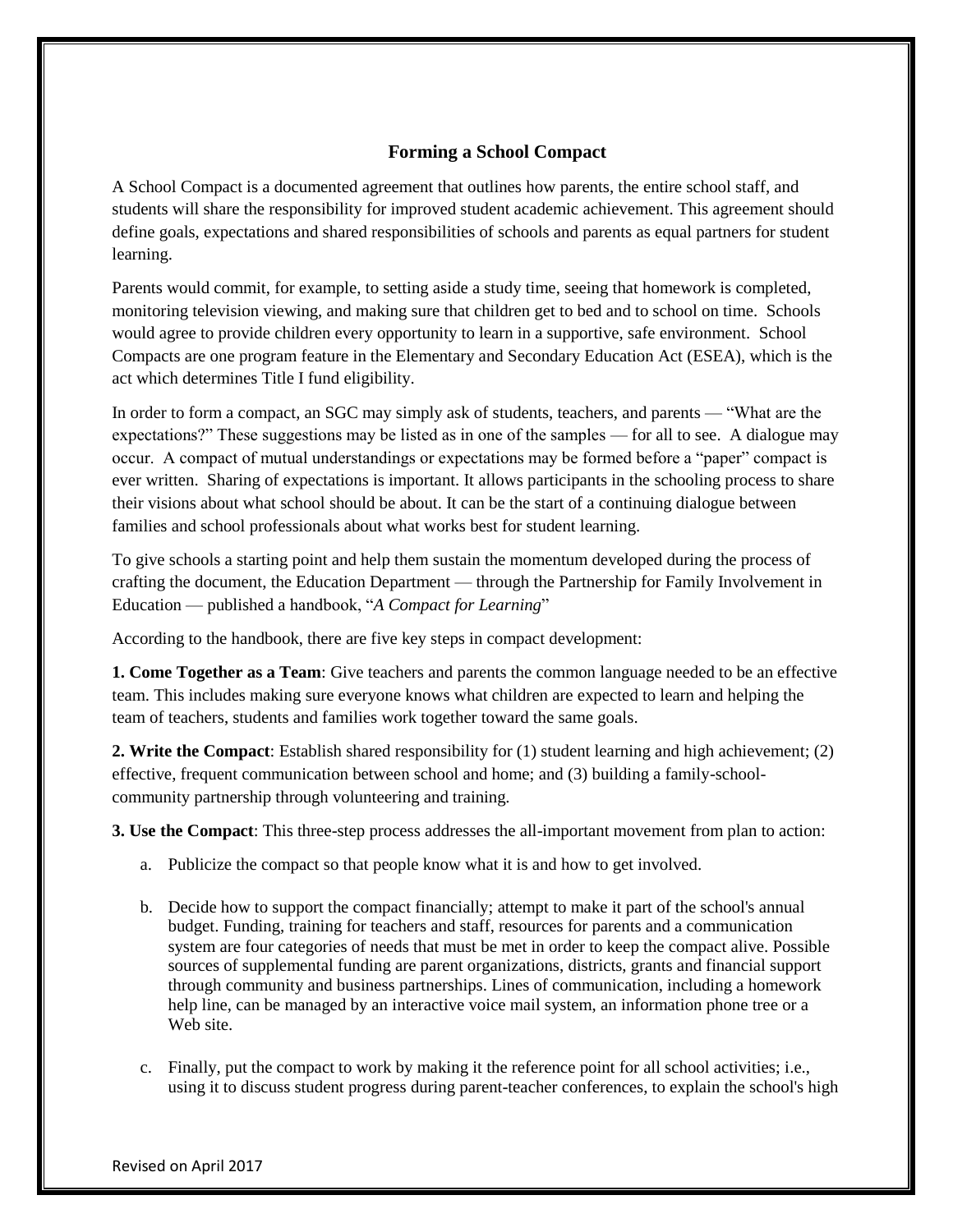academic standards and high expectations for all students and to help launch programs for family involvement.

**4. Evaluate Results**: Keep track of performance by charting results. Three checkpoints of progress are widely accepted as particularly critical transition periods: (1) reading well and independently by the end of third grade; (2) achieving competency in math, including algebra, at the eighth grade; and (3) being prepared academically and financially for college by the time the student is 18 years old. Three ways to chart the effects of the compact on these checkpoints are: (1) by comparing results with the starting baseline; (2) by comparing results with other schools in the area or state; and (3) by comparing results to national levels. Possible sources of data are administrative records, surveys, focus groups and school profiles.

**5. Strengthen the Compact**: Build on success by evaluating strong and weak components and learning from both. There are a number of challenges that require continuous review, such as: "Are the different partners to your compact doing the right things? Are you doing the right things? What do you do with the answers?" In order to develop solutions to the areas in need of improvement, brainstorm as a team, talk to other schools to see what's working for them and conduct a focus group with members of the school community.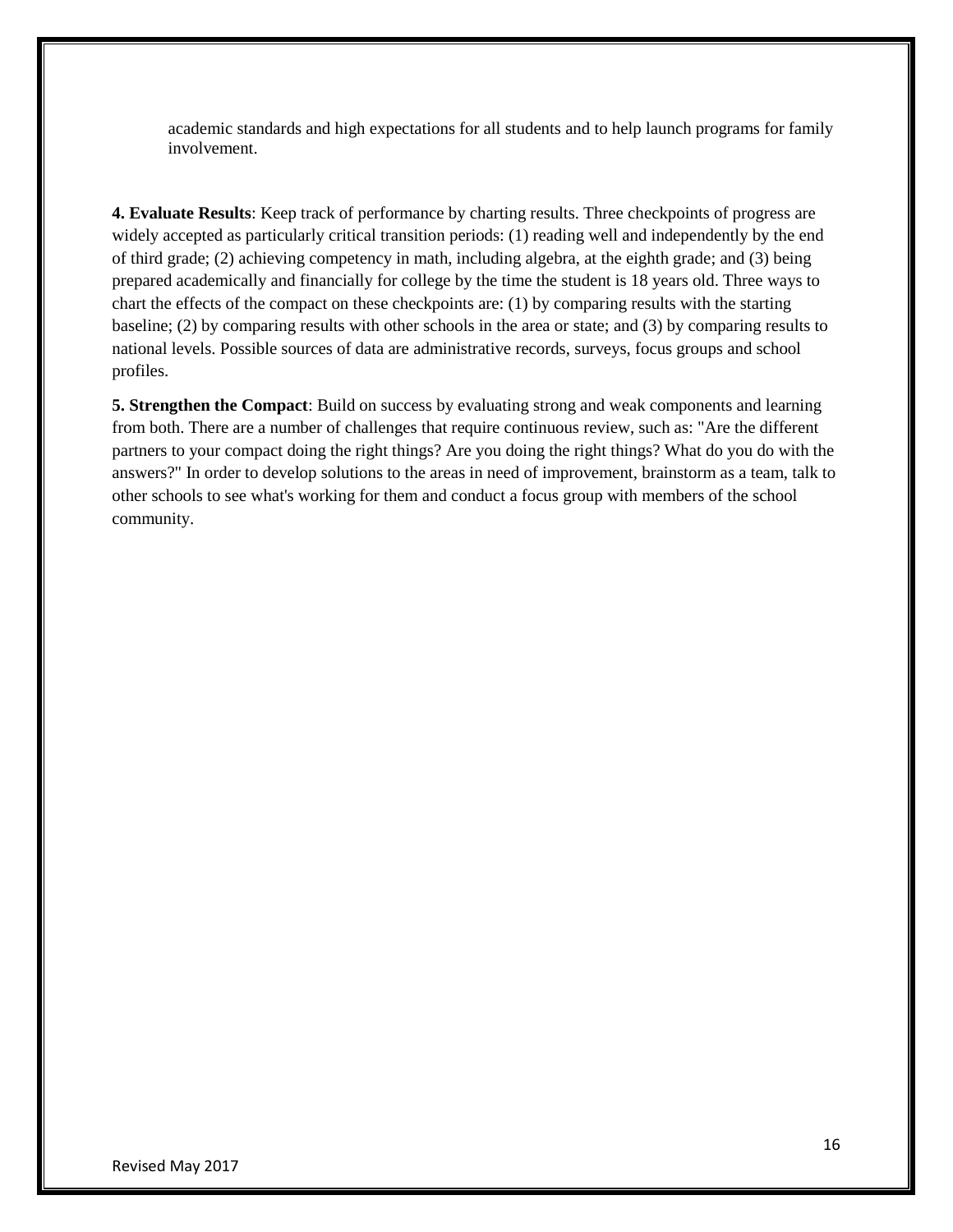# **Selecting and Hiring a Principal/School Director**

"Consistent with its adopted theory of action and commitment to create and maintain a system of highperforming, distinctive schools of choice, the Board of Education will authorize the formation of schoolbased governance councils to guide the development of its schools. The Board believes that the success of the school and the students it serves is the shared responsibility of the school staff, parents or legal guardians, and community members."

The School Governance Council will "participate in the hiring process of the school principal or other administrators of the school by conducting interviews of candidates and reporting on such interviews to the superintendent of schools for the school district and the local and regional board of education. The council will complete the Office of Talent Management form stating their recommendation/s and comments."

*-- Hartford Board of Education Policy #1211*

#### **Conflict of Interest:**

SGC Members who believe they may have a conflict of interest with respect to the Principal Interview process are obligated to fully disclose the nature of the conflict prior to participating in the centralized training. Conflicts of interest can include, but are not limited to: interest in applying for the position, relation to a potential candidate, possibility of serving in more than one capacity on the SGC, member of another school SGC. The Assistant Superintendent, the Office of Talent Management & Labor Relations, and the Department of Operations and Engagement will evaluate and assess the conflict and make a determination on how to proceed prior to any confidential meetings or voting taking place.

#### **School Leader Selection Options and Requirements for School Governance Councils:**

*To support succession planning, when a Principal or school leader indicates that he or she will be leaving a school, the position of Associate Principal may be created in that Principal's school or in a school with a related theme. To fill an Associate Principal vacancy, the Principal Interview process will be followed.* 

#### **Process 1**

With the approval of the Superintendent of Schools, the School Governance Council (SGC) may consider following Process 1. Process 1 can be selected in one of two circumstances:

In the event that there is an Associate Principal at the school, and the SGC supports the candidacy of this individual by consensus or a two thirds majority vote, the Council will recommend the Associate to the Superintendent of Schools as the successor to the Principal or school leader for the Superintendent's consideration.

If a Principal/school leader vacates his or her position prior to succession planning and an "Acting Principal" is placed in the position, the Council may review the candidacy of this individual and by consensus or a two thirds majority vote recommend to the Superintendent of Schools for his or her consideration that the Acting Principal be moved to the position of Principal/school leader. Please note: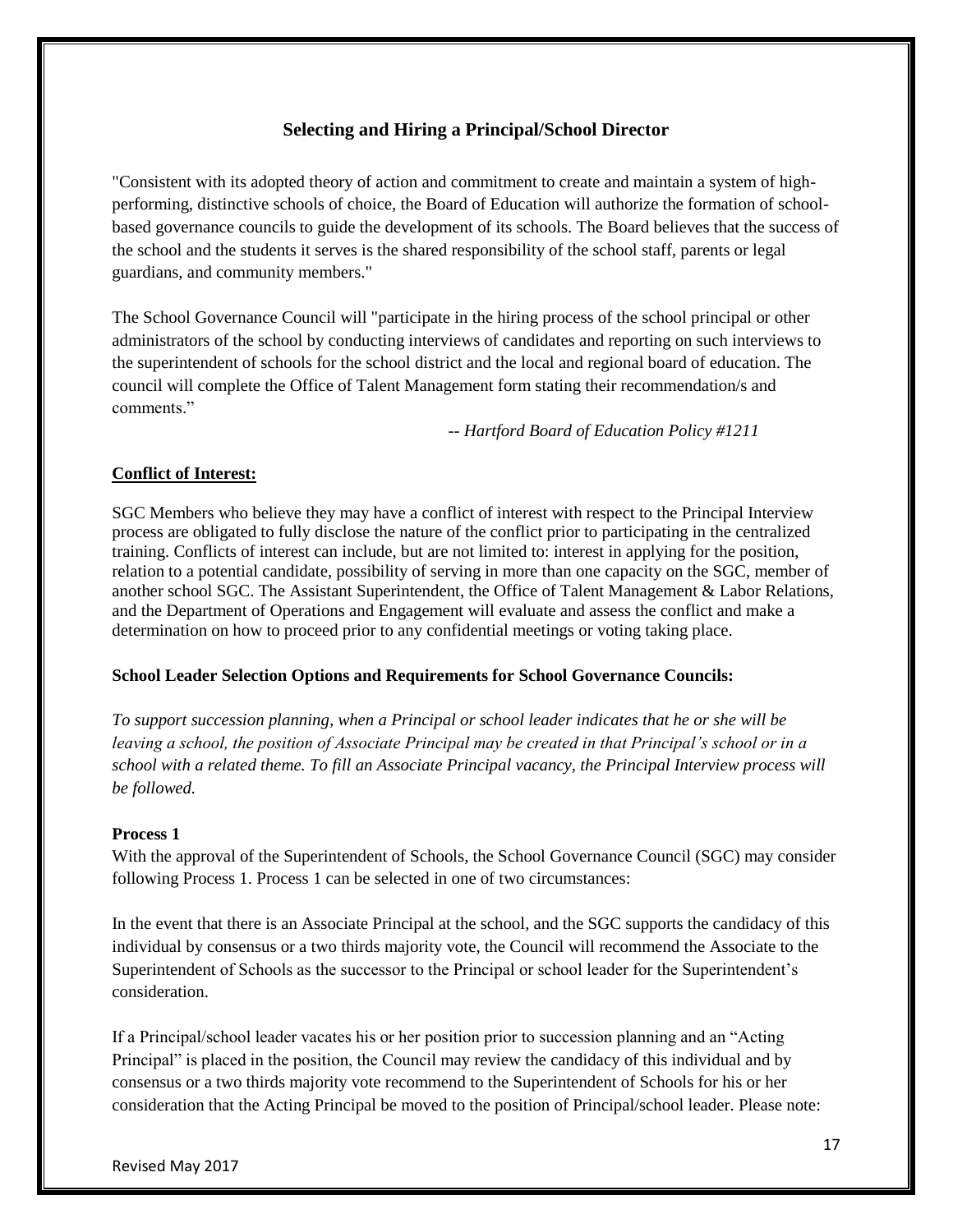the candidacy of this individual is subject to meeting qualifications of a permanent position as indicated by the Superintendent of Schools; the school Associate Superintendent; and the Chief Talent Officer.

#### **Process 2**

If the Council wishes to open the interviewing process to all qualified candidates provided by the Office of Talent Management (OTM) for the position, the SGC will schedule interviews for the selected group of candidates, including the Associate Principal if there is one.

#### **Nondiscrimination Policy**

Whether the SGC chooses Process 1 or Process 2, all discussions regarding candidates or interviews with candidates must offer employment opportunities for all persons without regard to race, gender, color, religious creed, national origin, age, sex, sexual orientation, gender identity, genetic information, disability, marital status, present or past history of mental disorder, mental retardation, learning disability, or physical disability, or abilities unrelated to the performance of the duties of the position.

#### **Screening of Applicants**

The initial screening of candidates will be completed by a team of Central Office personnel including the school Associate Superintendent or his or her designee, the Chief Talent Officer or her designee, recruitment, staffing specialists, and other personnel as deemed appropriate.

**Note**: In the event that the pool of qualified candidates is limited in number or lacking in depth at any point in the process, the position will be reposted, thereby extending the hiring timeline in order to assure an adequate pool of candidates is sent to the School Governance Council.

#### **School Governance Council Interview Training**

Prior to participation on the Principal/school leader interviewing team, each member of the team must attend a two- to three-hour workshop on the principal interviewing process. Only SGC members who have participated in this training will be qualified to serve on the interviewing team either as primary or substitute members.

In the event that the current Principal is not a candidate for the position, he or she may participate in the Principal/school leader interview process training. The degree of continued participation in the remainder of the interview process is at the discretion of the SGC as evidenced by consensus or a two-thirds majority vote.

#### **School Governance Council Meeting Guidelines**

The school Associate Superintendent or his or her designee will serve as a voting member of the interviewing team. The interview packet and process requirements, including a rating scale, will be provided by the OTM. OTM will provide sample interview questions to the team; SGC members will generate a list of questions they would like all candidates to answer.

When Process 2 is followed, all successful Resident Principals who apply and are qualified for the position will be interviewed.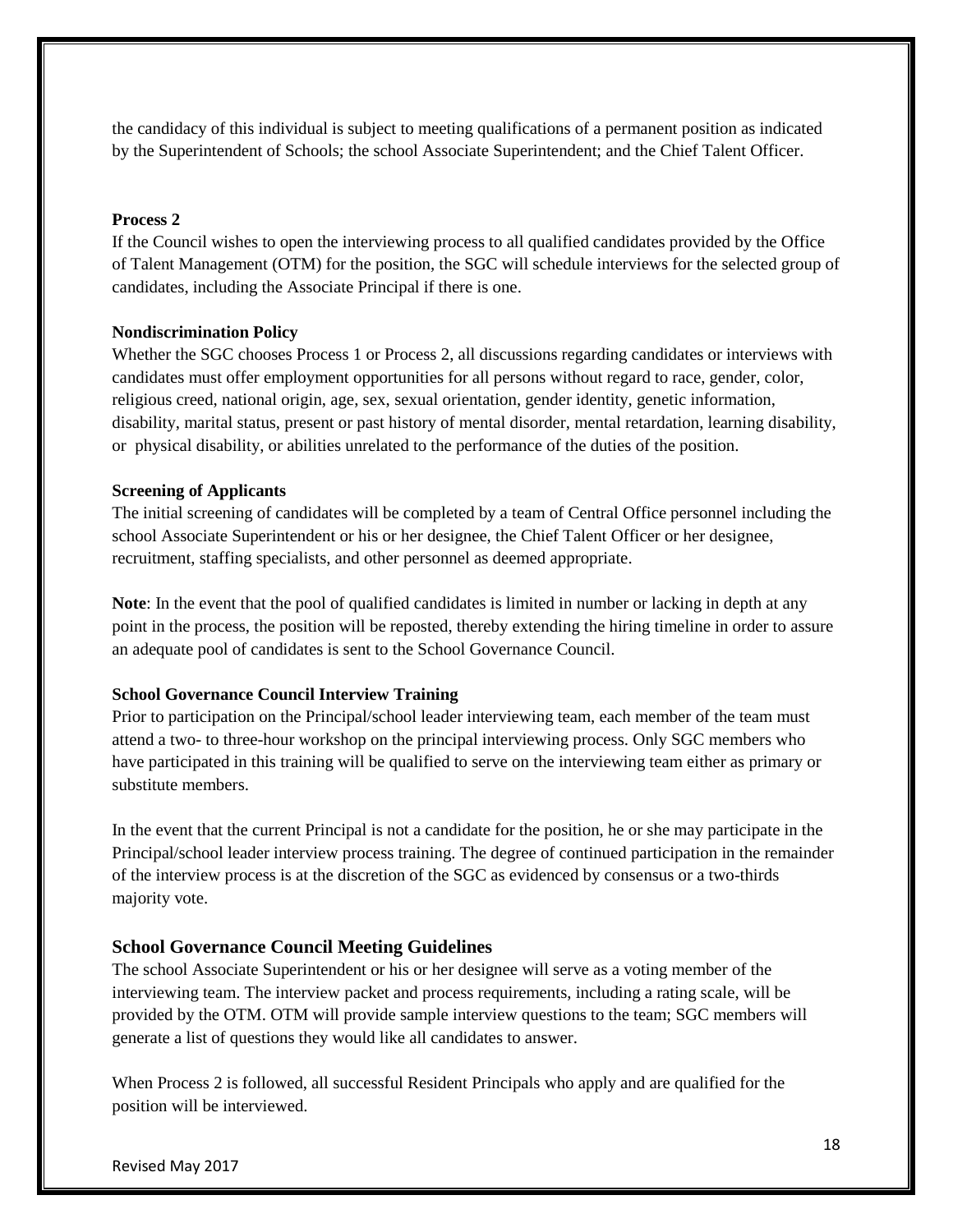#### **Definition of Consensus**

- For the purpose of the Principal Interview process, consensus means that every member of the Council is able to support the group's recommended candidates, even if the recommendation is not each member's first choice.
- All SGC members are equal partners in the decision-making process. Prior to initiating the process, the group as a whole will discuss the meaning of consensus in the decision-making process to select a Principal/school leader and develop a clear understanding of what will happen if the group is unable to reach consensus.

#### **Lack of Consensus**

If the group is unable to reach consensus, two-thirds majority vote of the present voting members will prevail with the vote recorded on the School Governance Council Selection Process Results form. Voting is recommended to be by secret ballot.

#### **Process Guidelines**

- 1. The Associate Superintendent, Office of Talent Management designee, and SGC Parent Chair will facilitate all Principal Interviewing process meetings and will appoint an SGC member to take minutes at each meeting.
- 2. All SGC members who will be participating in the Principal Interview process must be present at all meetings and interviews from beginning to end in order to remain as voting members. Only individuals who have participated in the SGC interview process training will be able to serve on the interviewing committee.
- 3. In order to maintain balance within the SGC Principal Interview process, there must be equal number of parents and nonparent membership at each interviewing session.

#### **Hiring Timeline**

At the time a principal opening is announced, recruitment and staffing specialists in the OTM will draft a timeline for the principal hiring process, which will include posting of the position, screening of applications at Central Office, SGC review of screened candidates, and SGC dates for interviewing. These timelines will be established in collaboration with the district Associate Superintendents.

In the event that a Principal/school leader vacancy occurs without adequate time to complete either of the above selection processes, the Superintendent will appoint an Acting or Interim Principal. At the time of the appointment, the SGC will be notified regarding the reason for the delay and the anticipated length of the temporary appointment.

#### **Principal Interviewing Process**

1. If they choose, the SGC may survey all stakeholders (i.e., parents, teachers, community partners, and, when appropriate, students) regarding the characteristics for which they are looking in a school leader. OTM will provide sample questions for the surveys.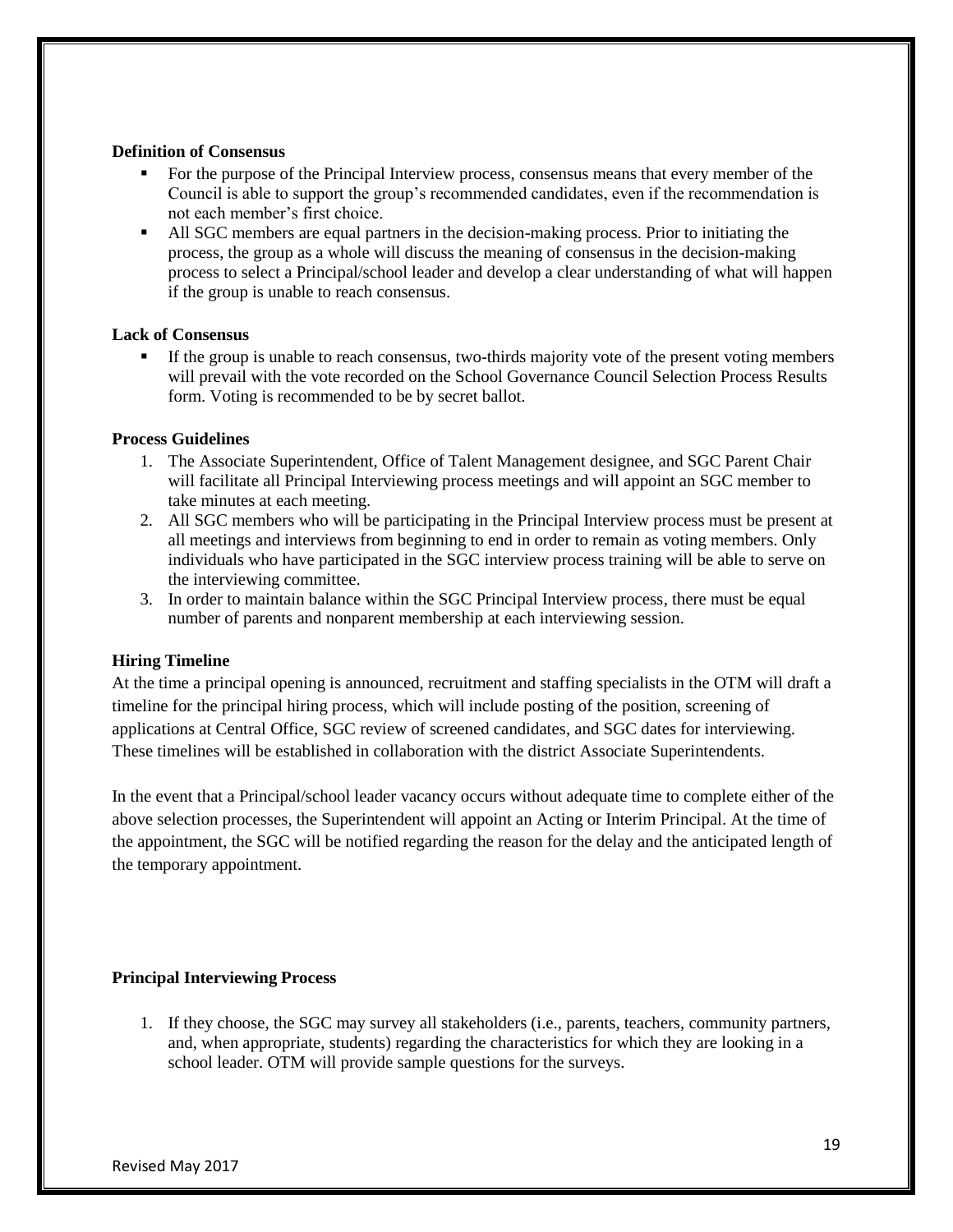- 2. With the assistance of a representative from the Office of Talent Management, the SGC develops a New Leader Profile of the school leader for which they are looking. This information will serve as a basis for the Principal/school leader posting, brochure, and all other advertising.
- 3. Using the drafted timeline as a guide, the SGC determines the process for Principal Interview from beginning to end. Steps to consider in the process include:
	- Number of interviews to be held with the SGC
	- School site visits
	- Town Hall Meeting(s) or "Meet and Greet" with parents and school staff
	- Additional reference checks by the Office of Talent Management

Note: Once the process has been agreed upon by consensus or majority vote of the SGC, the process can only be changed with a two-thirds majority vote of the present voting members.

- 4. SGC develops interview questions that will address the characteristics identified in the new leader profile. OTM will provide sample questions to assist in the process.
- 5 With the assistance of a representative from the OTM, SGC develops a scoring rubric to be used during the interviewing process.
- 6. Interviewing of all prescreened candidates is facilitated by the Associate Superintendent and an OTM Representative. Before the interviews begin, the representative from OTM provides a brief overview of each candidate's background and reviews the scoring rubric.
- 7. During the interviews, each member of the SGC rates each candidate, and scores are recorded and tallied by a representative from OTM.
- 8. After the interview scores are tallied, the Council discusses the top candidates. Score totals on the rubric will serve as a basis for discussion of Principal/school leader finalists.
- 9. Once the discussion has taken place, the Council reaches consensus or, if necessary, votes on the final list of top candidates.
- 10. At this point, the Council determines two candidates to forward to the Superintendent for an interview and completes the appropriate recommendation form, which will be forwarded to the Superintendent. Included on this form is the signed commitment of all team members to confidentiality regarding the candidates who have been selected.
- 11. The Superintendent of Schools has the final decision to hire or not to hire a recommended candidate.

#### **Communication Protocols and Guidelines**

- 1. All communication regarding process and procedures must be initiated by either the SGC Parent Chair or the OTM. Any questions regarding process/procedures will be directed to both the Parent Chair and the OTM.
- 2. During the Principal Interview process, SGC sessions are considered executive level search committee meetings and, therefore, are not open to the public. Only matters related to the Principal Interview process may be discussed during these sessions.
- 3. At the first school level meeting, all individuals involved in the Principal Interview process will sign an agreement to maintain confidentiality regarding the interview process and may not share information regarding interviews with anyone outside the SGC and OTM during or after the process of hiring the Principal/school leader.
- 4. A violation of the confidentiality agreement will result in disqualification of a team member.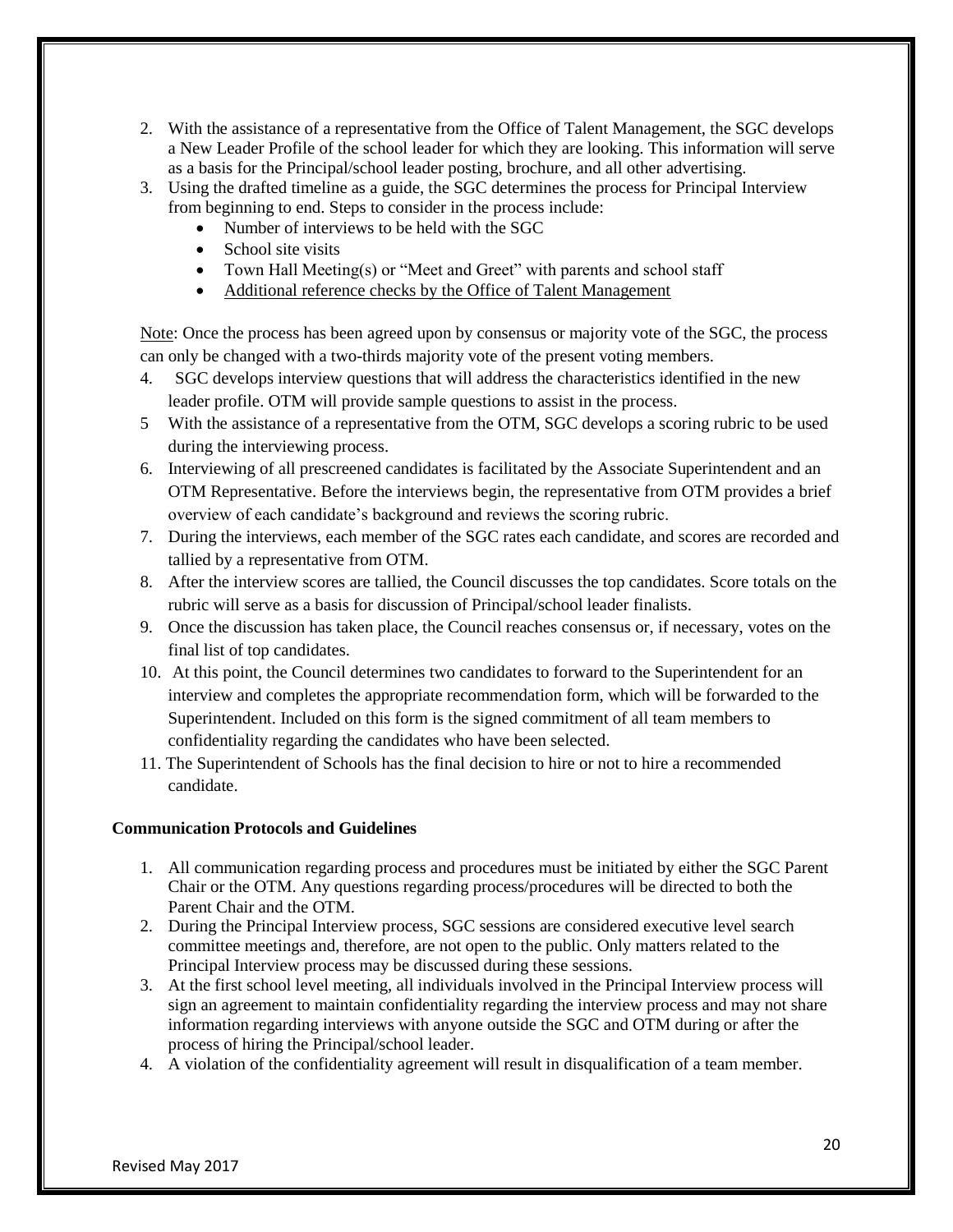#### **School Governance Council Resources**

- Connecticut State Department of Education (SGC) samples of candidates information forms, election ballots, nomination forms, recruitment flyer. Please visit: <http://www.sde.ct.gov/sde/cwp/view.asp?a=2678&Q=322630>
- SDE Regulations:<http://cga.ct.gov/ps99/Act/pa/1999PA-00288-R00HB-07043-PA.htm>
- Candidate Nomination Form English: [https://www.hartfordschools.org/wp](https://www.hartfordschools.org/wp-content/uploads/2016/01/sgc_nomination_election_form_english_3_5_13.pdf)[content/uploads/2016/01/sgc\\_nomination\\_election\\_form\\_english\\_3\\_5\\_13.pdf](https://www.hartfordschools.org/wp-content/uploads/2016/01/sgc_nomination_election_form_english_3_5_13.pdf)
- Candidate Nomination Form Spanish: [https://www.hartfordschools.org/wp](https://www.hartfordschools.org/wp-content/uploads/2017/03/sgc_nomination_election_form_spanish_3_5_13.pdf)[content/uploads/2017/03/sgc\\_nomination\\_election\\_form\\_spanish\\_3\\_5\\_13.pdf](https://www.hartfordschools.org/wp-content/uploads/2017/03/sgc_nomination_election_form_spanish_3_5_13.pdf)
- Voting Ballot English: [https://www.hartfordschools.org/wp](https://www.hartfordschools.org/wp-content/uploads/2017/03/sgc_voting_ballot_form_emglish_3_5_13.pdf)[content/uploads/2017/03/sgc\\_voting\\_ballot\\_form\\_emglish\\_3\\_5\\_13.pdf](https://www.hartfordschools.org/wp-content/uploads/2017/03/sgc_voting_ballot_form_emglish_3_5_13.pdf)
- Voting Ballot Spanish: [https://www.hartfordschools.org/wp](https://www.hartfordschools.org/wp-content/uploads/2017/03/sgc_voting_ballot_form_spanish_3_5_13.pdf)[content/uploads/2017/03/sgc\\_voting\\_ballot\\_form\\_spanish\\_3\\_5\\_13.pdf](https://www.hartfordschools.org/wp-content/uploads/2017/03/sgc_voting_ballot_form_spanish_3_5_13.pdf)
- SGC Budget Sign Off Form: [https://www.hartfordschools.org/wp](https://www.hartfordschools.org/wp-content/uploads/2017/03/sgc_budget_sign_-off_-form_3_5_13.pdf)[content/uploads/2017/03/sgc\\_budget\\_sign\\_-off\\_-form\\_3\\_5\\_13.pdf](https://www.hartfordschools.org/wp-content/uploads/2017/03/sgc_budget_sign_-off_-form_3_5_13.pdf)
- SGC Minutes Template: [https://www.hartfordschools.org/wp-content/uploads/2017/03/School-](https://www.hartfordschools.org/wp-content/uploads/2017/03/School-Governance-Council-minutes-template.pdf)[Governance-Council-minutes-template.pdf](https://www.hartfordschools.org/wp-content/uploads/2017/03/School-Governance-Council-minutes-template.pdf)
- Roberts Rules of Order/Meeting Structure: [https://www.hartfordschools.org/wp](https://www.hartfordschools.org/wp-content/uploads/2017/03/sgc_roberts_rules_meeting_structure_9_15_16.pdf)[content/uploads/2017/03/sgc\\_roberts\\_rules\\_meeting\\_structure\\_9\\_15\\_16.pdf](https://www.hartfordschools.org/wp-content/uploads/2017/03/sgc_roberts_rules_meeting_structure_9_15_16.pdf)
- Example Letter for SGC Recruitment: [https://www.hartfordschools.org/wp](https://www.hartfordschools.org/wp-content/uploads/2017/03/Example-Letter-for-SGC-Recruitment.pdf)[content/uploads/2017/03/Example-Letter-for-SGC-Recruitment.pdf](https://www.hartfordschools.org/wp-content/uploads/2017/03/Example-Letter-for-SGC-Recruitment.pdf)